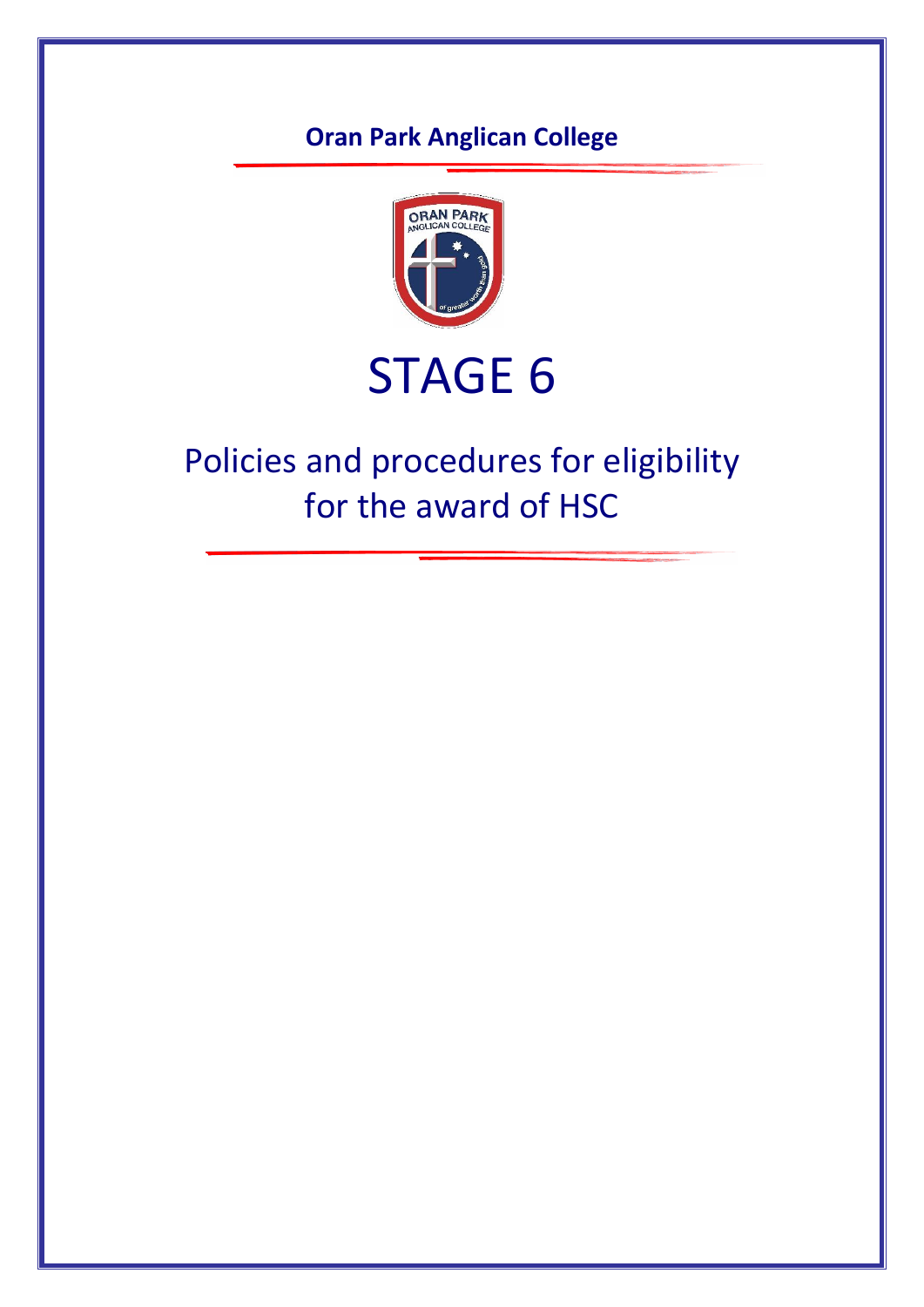#### **Contents**

| $1_{\cdot}$ |  |
|-------------|--|
| 2.          |  |
| 3.          |  |
| 4.          |  |
| .5.         |  |
| 6.          |  |
| 7.          |  |
| 8.          |  |
| 9.          |  |
| 10.         |  |
| 11.         |  |
| 12.         |  |
| 13.         |  |
| 14.         |  |
| 15.         |  |
| 16.         |  |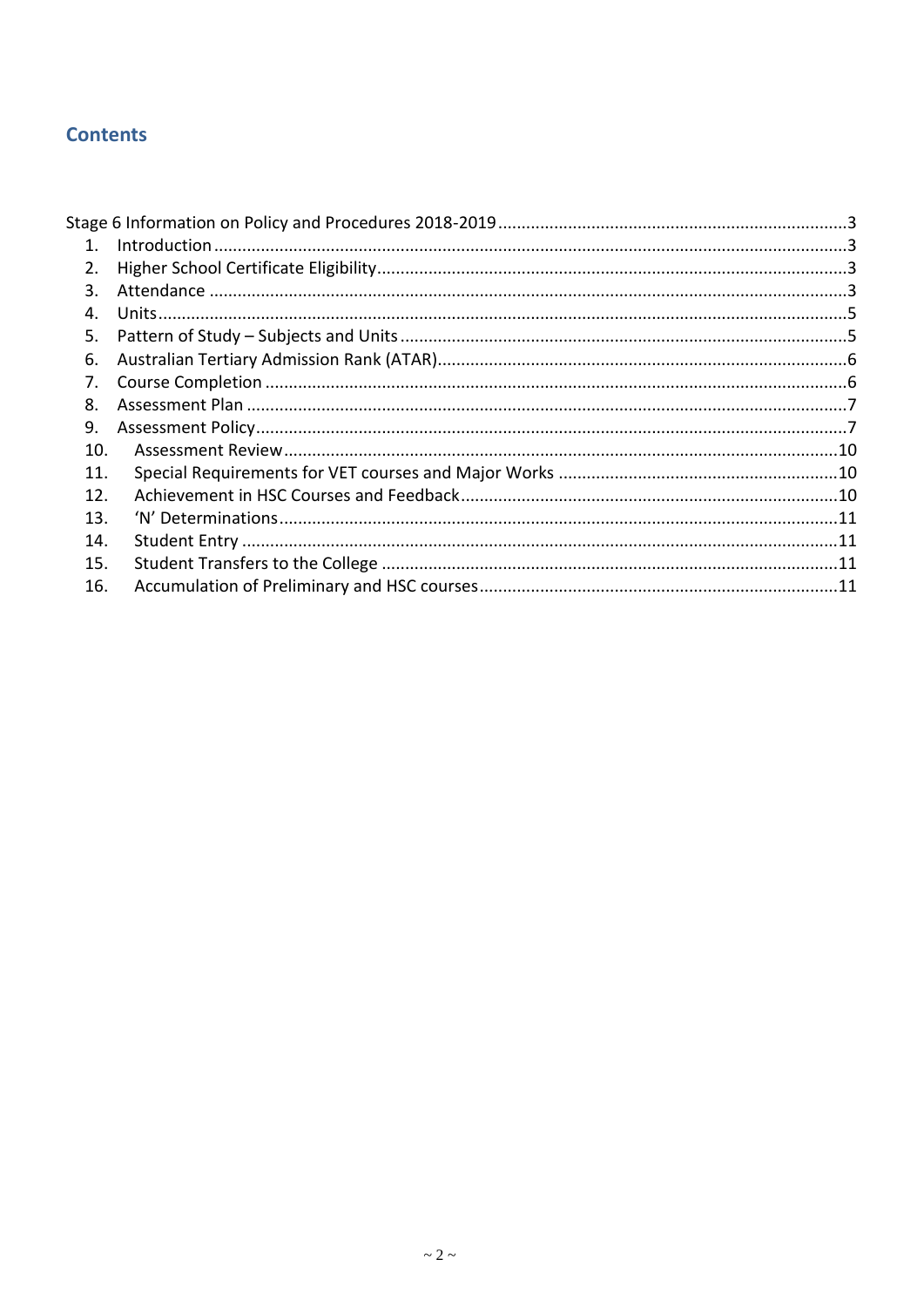### <span id="page-2-1"></span><span id="page-2-0"></span>**Stage 6 Information on Policy and Procedures 2018-2019**

#### **1. Introduction**

This booklet summarises the requirements and expectations for the Preliminary Year leading to the Higher School Certificate in 2019. It includes:

- Rules and Regulations
- College Policies and Procedures

#### <span id="page-2-2"></span>**2. Higher School Certificate Eligibility**

The NSW Education Standards Authority (NESA) are responsible for setting all regulations for the Higher School Certificate. This Certificate is generally awarded to eligible students at the completion of two years of senior secondary education that is Years 11 and 12.

In order to qualify for a Preliminary Record of Achievement, students are required to:

- have completed Year 10 or an equivalent qualification
- attend an accredited school
- satisfactorily complete courses that meet the pattern of study requirements
- sit for and make a serious attempt at the required examinations and assessment tasks.

The Higher School Certificate is accompanied by a Record of School Achievement (ROSA) which lists all courses studied in Years 11 and 12 and the performance grades achieved within each course.

#### <span id="page-2-3"></span>**3. Attendance**

Because a high level of attendance at lessons is necessary to achieve satisfactory completion of the course, students are expected to attend all lessons in their subjects, unless reasons for not attending are substantial. The College expects all students to maintain satisfactory attendance to make sure that courses are completed and all course requirements are met.

#### **Leave During Term Time – For family holidays, Elite Sport or Employment in the Entertainment/ Hospitality Industry**

In 2014 the NSW Government introduced amendments to the legislation relating to leave applications and, commencing in 2015, the Minister for Education instituted changes to the process of the recording of attendance and applying for absence from School.

Any family holiday taken during term time will be counted as absence. Families are requested to holiday **or travel during school vacation time only**. Instead, if "in-term holidays" are unavoidable, parents should apply for leave in writing using the Extended Leave Form, directly to the Principal providing essential details at least four weeks prior to the time of leave. These forms are available via the Student Reception.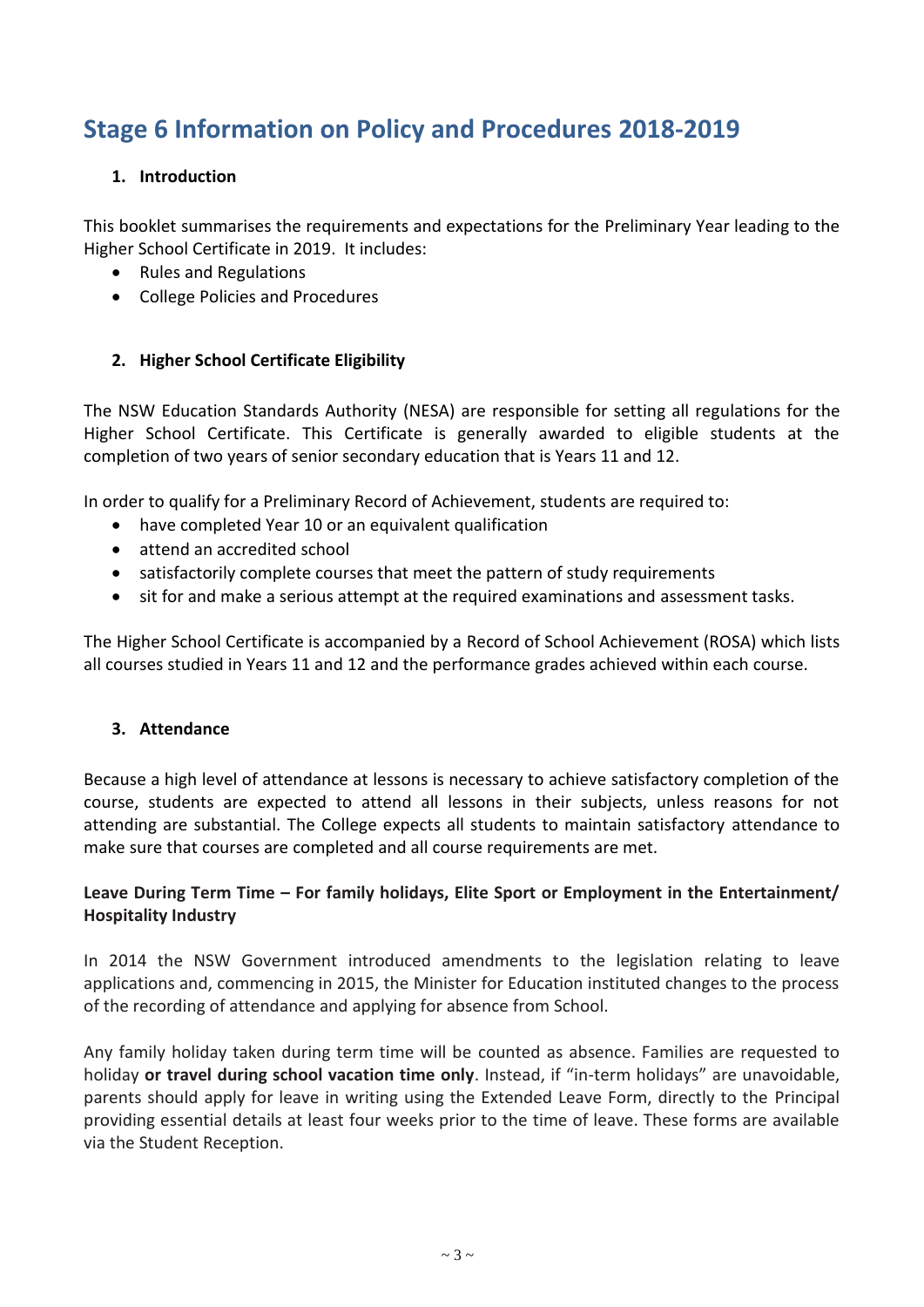An Application for a **Certificate of Exemption is required for all non-holiday related requests for leave**. (These include for example, exceptional circumstances, elite non-school sport, participation in the elite arts program, employment in the entertainment industry). Parents need to submit an **Application for Exemption from Attendance at School Form** to the Principal for approval at least two weeks prior to the requested Exemption period.

If the reason for requesting leave is in keeping with the requirements under the Education Act and considered to be in the student's best academic interests, the Principal will accept the request and if leave is granted, the absence will be recorded as "L" (Leave/Absence). If the Principal does not accept the request for leave, it will be recorded as "A" (Unexplained or Unjustified Absence). If leave is approved by the Principal, a Leave Approval letter will be issued and emailed to parents. Parents will be notified by letter if leave is not approved.

A copy of all Leave/Exemption documents will be kept on the student's file. In the case of Certificates of Exemption, the original must be kept by the parents.

The following must be taken into consideration when applying for Leave/Exemption:

In general, the taking of long periods of leave is discouraged. **Vacations taken outside normal school holidays will not normally be accepted as a valid reason for absence from, or nonsubmission of, an assessment task.** However, application to the Principal must be made well in advance to minimise disruption to a student's educational progress. When the period of leave requested is extensive, the student must demonstrate to the Principal that outcomes in each course will be achieved.

**Leave during Years 10 to 12** is extremely difficult because of the NSW Education Standards Authority Assessment requirements. Students/Parents who are seeking leave will need to consult with the Senior School Coordinator, to determine how they might complete all NSW Education Standards Authority Assessment and Coursework requirements well before plans and bookings are made for any absence. Breaches of the NSW Education Standards Authority rules can result in the non-award of the external certificate. If exceptional leave is approved any hand-in assessment task that falls within the leave period must be completed prior to departure or submitted by the due date electronically unless a suitable arrangement can be made with the Senior School Coordinator, to complete the task at a later date. Formal documentary evidence will need to be provided to justify leave when an assessment task is scheduled during the leave period. Any class work must be caught up.

**If the student takes leave that is not approved** they will receive a mark of zero for any hand-in assessment task that is not submitted by the due date or any in-class task or examination that falls in that period. In addition, students must still complete the missed task upon their return to College.

College fees continue to be payable during these absences. **Teachers are unable to provide detailed work for extended periods but can make suggestions for study whilst the student is away.**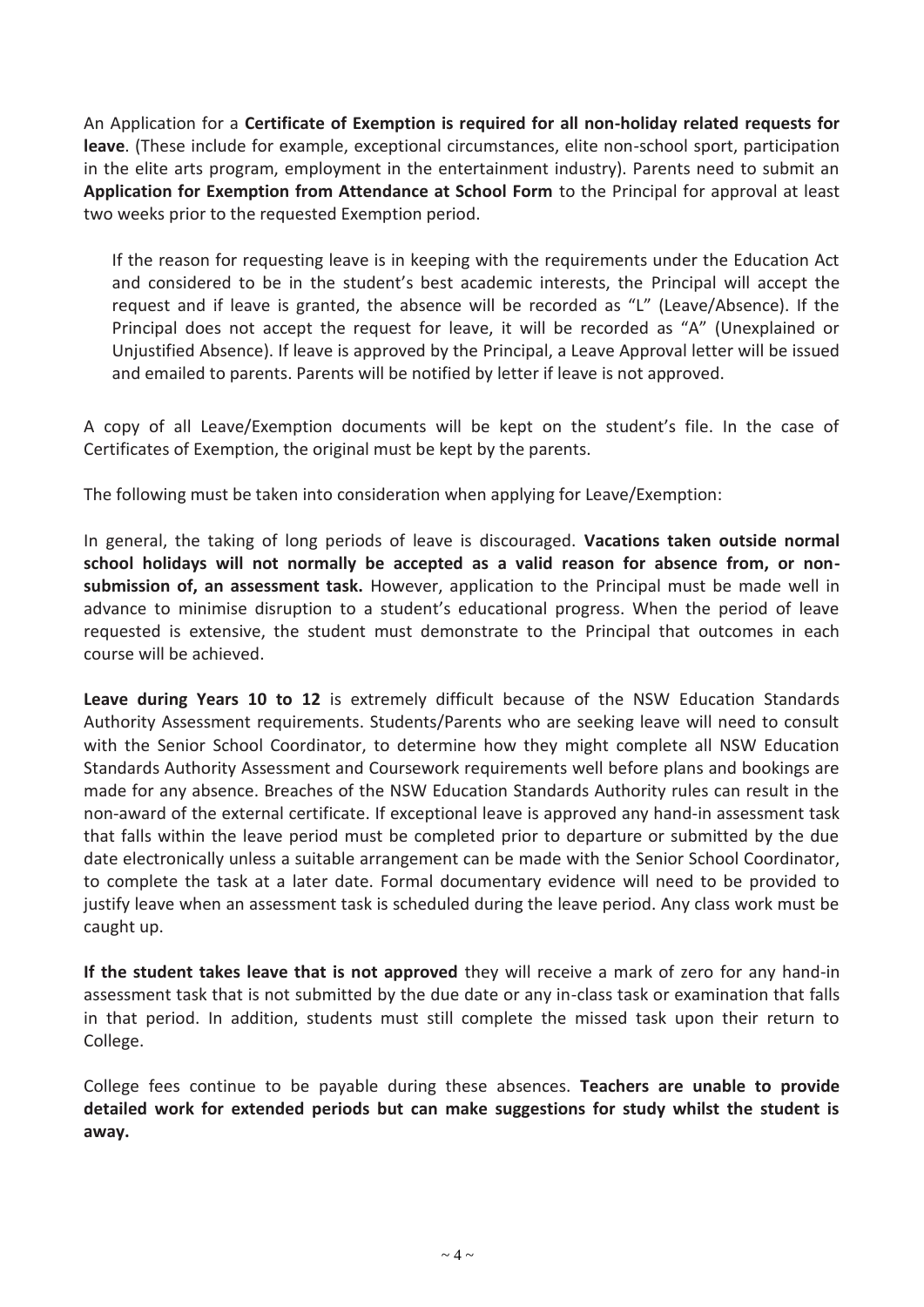#### **4. Units**

| <b>Number of</b><br>units | Minimum total<br><b>time</b> | <b>Typical time</b><br>per week | <b>Number of 55-</b><br>minute lessons in a<br>ten day timetable | <b>Maximum marks</b><br>in HSC |
|---------------------------|------------------------------|---------------------------------|------------------------------------------------------------------|--------------------------------|
| 1 unit                    | 60 hours                     | 2 hours                         | 5 periods                                                        | 50 marks                       |
| 2 units                   | 120 hours                    | 4 hours                         | 9 periods                                                        | 100 marks                      |

#### All courses have a unit value, which refers to the class time allocated to the subject.

#### <span id="page-4-0"></span>**5. Pattern of Study – Subjects and Units**

Typically, each course of study involves at least 240 hours of class time over two academic years. The course is split into two portions:

- the Preliminary Course
- the HSC course

Each of these portions has its own outcomes, content and requirements for formal assessment.

**Preliminary Studies** refers to subjects and courses typically studied in Year 11.

Preliminary courses:

- are usually studied over three terms
- are usually completed by the end of Term 3 of "Year 11"

A student must:

- satisfactorily complete the Preliminary course to be eligible to attempt the HSC course in a subject
- complete at least 12 units of Preliminary courses, including at least 2 units of English

**HSC Studies** refers to subjects and courses typically studied in Year 12.

HSC courses:

- are usually studied over four terms
- typically commence in Term 4 of Year 11
- are completed by the end of Term 3 of the following year

**To qualify for the Higher School Certificate a student must satisfactorily complete** a Preliminary pattern of study comprising at least 12 units and a HSC pattern of study comprising at least 10 units. Both patterns must include:

- at least six units of Board Developed Courses
- complete at least 10 units of HSC courses, including at least 2 units of English
- at least three courses of two units value or greater (either Board Developed or Board Endorsed Courses)
- study at least 4 subjects, a maximum of six units from courses in Science in each study pattern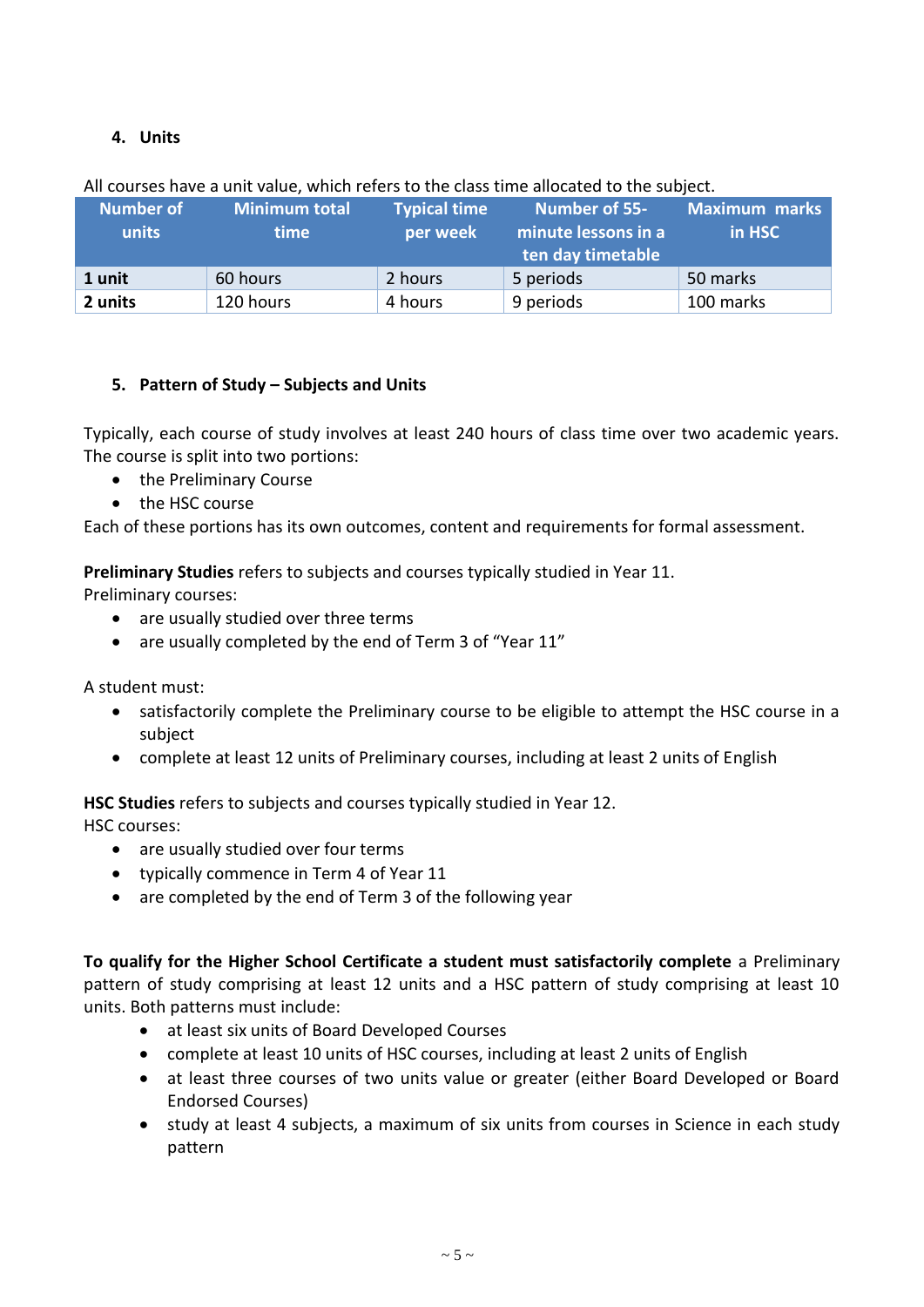#### **6. Australian Tertiary Admission Rank (ATAR)**

The ATAR is a number between 0 and 99.95 with increments of 0.05. It provides a measure of your overall academic achievement in the NSW HSC in relation to that of other students, and it helps universities rank applicants for selection.

It is calculated on behalf of the universities and released by UAC. The ATAR is a rank, not a mark. Your ATAR indicates your position relative to the students who started Year 7 high school with you. An ATAR of 80.00 indicates that you have performed well enough in the HSC to place you 20% from the top of your Year 7 group, had all students in this group completed Year 12 and been eligible for the ATAR.

It is important to note that your ranking depends solely on your performance in the HSC.

ATARs are calculated for all ATAR-eligible students, but not all students are notified. Only NSW HSC students who indicate on their HSC entry forms that they wish to be notified of their ATAR will receive an ATAR Advice Notice from UAC in the mail at about the same time they receive their HSC results from the NESA (NSW Education Standards Authority).

#### **Are you eligible for an ATAR?**

To be eligible for an ATAR in you must satisfactorily complete at least 10 units of ATAR courses. These ATAR courses must include at least:

- eight units from Category A courses
- two units of English
- three Board Developed courses of two units
- four subjects.

#### **How is your ATAR calculated?**

Your ATAR is based on an aggregate of scaled marks in 10 units of ATAR courses comprising:

- your best two units of English and
- your best eight units from the remaining units.

<span id="page-5-0"></span>No more than two units of Category B courses can be included.

#### **7. Course Completion**

For each course, students must:

- follow the course specified by the NESA
- apply themselves with diligence and sustained effort to the set tasks and experiences
- achieve some or all of the course outcomes

The College is required to certify that students have satisfied these expectations.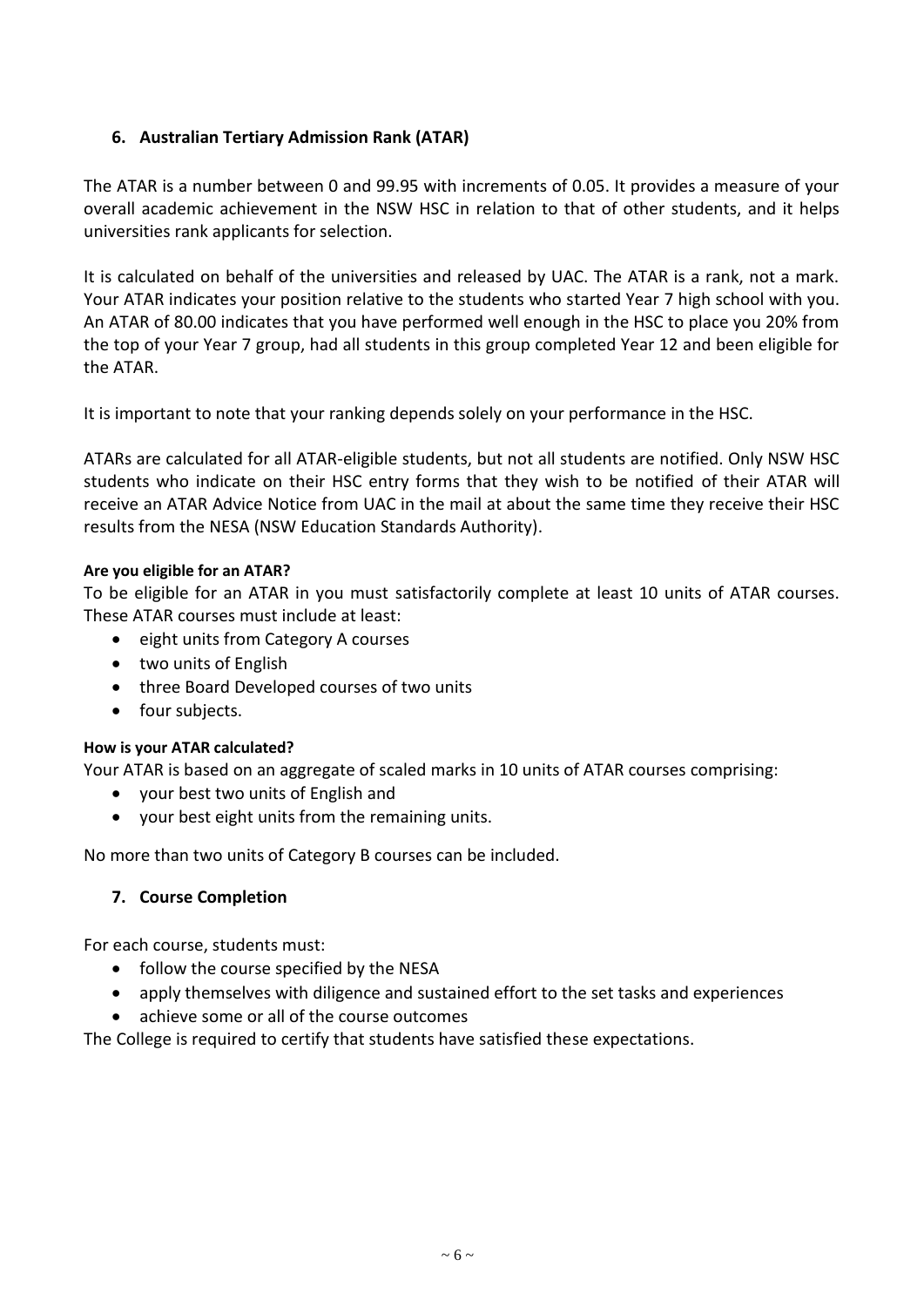#### <span id="page-6-0"></span>**8. Assessment Plan**

Each student's achievement in each course will be measured through formal assessment. This assessment will determine what a student knows, understands and is able to do. There will be a variety of assessment tasks in each course.

The assessment plan in each course is designed to measure the extent to which each student achieves the defined outcomes of the course. In Preliminary courses the formal assessments are the major indication of satisfactory completion. In HSC courses the formal assessments all contribute to the assessment mark which is reported as part of the student's HSC results. The Assessment mark is not to be regarded as an indication of how the student will perform in the HSC examination.

Students should keep all completed assessment tasks until after the HSC examinations.

The plans and calendar weeks, for formal assessment in each subject will be issued in an Assessment Handbook.

#### <span id="page-6-1"></span>**9. Assessment Policy**

#### **Number and type of tasks to be used**

- Three tasks in Preliminary Courses and three to four tasks including the trial HSC are considered sufficient to adequately assess the components of most courses according to NESA
- The Assessment tasks should be appropriate to the outcomes and components of the course being assessed, for example tasks could include assignments, fieldwork studies and reports, model making, oral reports, research projects, practical tests and open-ended investigations, viva voce and improvisations.

#### **Procedures for informing students**

All students will be given and sign for a Preliminary/HSC Assessment booklet at the beginning of the Preliminary/HSC Course. This will contain the Assessment Schedule for each task and the week and term it will be administered.

#### **Submission of Tasks**

- a. The assessment tasks listed in the Assessment booklet will measure achievement of the outcomes of the Preliminary/HSC course and will determine the marks in the College ranks and grades reports.
- b. In addition to the Assessment book students will be given written notice of the assessment task a minimum of two weeks before the assessment is due containing:
	- A detailed description of the task
	- The outcomes being assessed
	- **The weighting of the task**
	- **The marking criteria**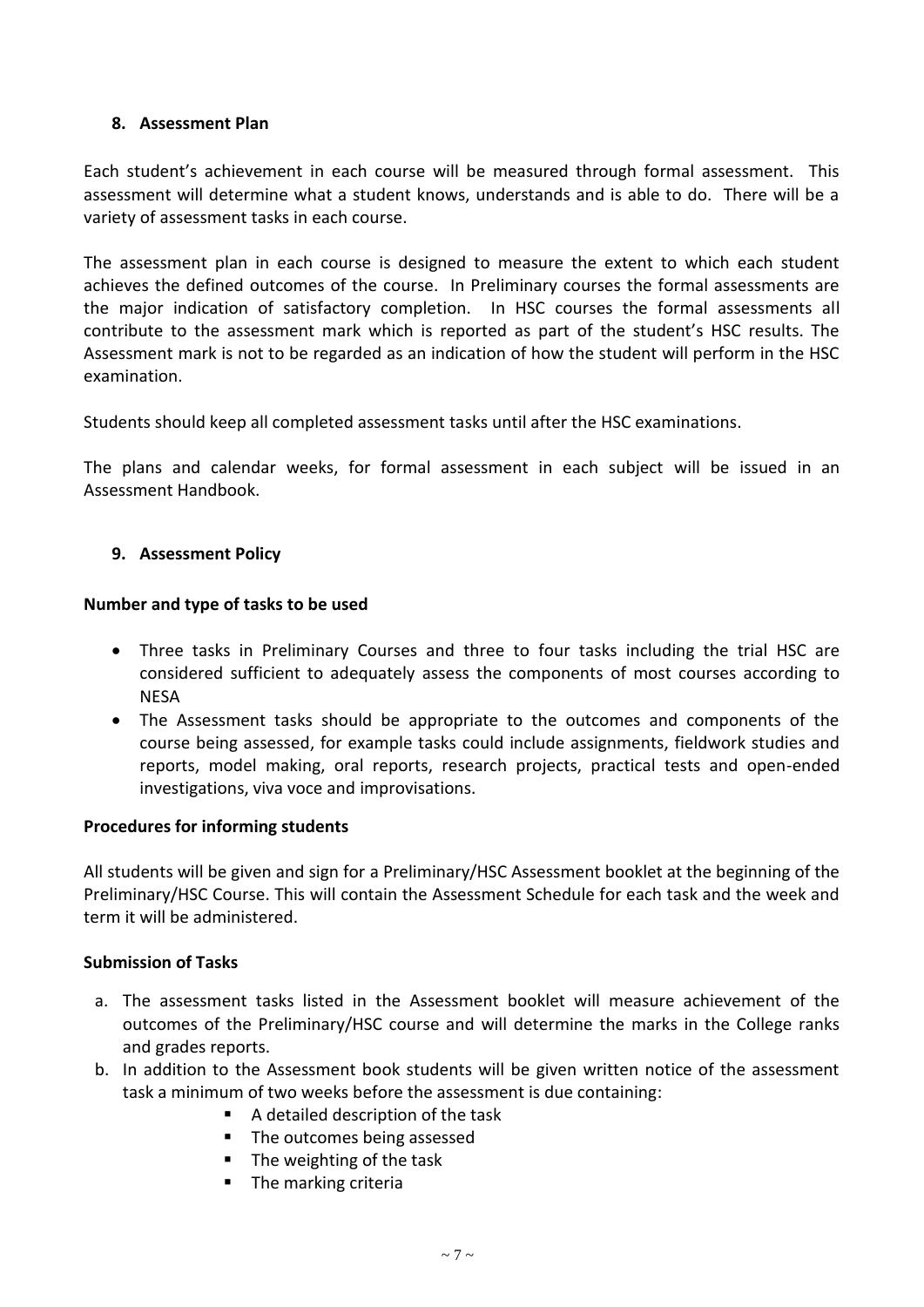- c. Assessment tasks will occur in the weeks designated in this booklet unless there is prior written notification from the Head of Senior School or the relevant Subject Co-ordinator.
- d. The relevant Subject teacher/coordinator will determine on which day of the designated week the assessment will fall. The Senior School Coordinator will meet with Subject Coordinators to determine a Year 11/12 Assessment due date calendar.
- e. All Assessments must be submitted by 3.30pm on the day they are due.
- f. If a task is submitted after 3.30 pm on the day it is due the student will receive zero.
- g. All hand in assessments must contain an assessment task cover sheet containing a tear off slip which is signed and returned to the student when the assignment is handed in. A copy of the cover sheet can be found at the back of this book.
- h. If assignments are submitted electronically they must be submitted through a system where the time of submission is recorded (eg. Canvas, Email).
- i. All assessment tasks must be a printed hard copy of the task unless specifically stated. Computer hardware or software failure will not be accepted as an excuse for late submission. Students cannot submit assessments via email unless specifically stated. When working on assessments students are advised that it is wise to have a backup computer copy of all tasks including backing up in the cloud eg OneDrive as well as draft printed copies. Electronic submission of a specific task is only permissible using systems such as Canvas or email for example, where this has been specified in the written notification of a specific task.
- j. If a student is ill or unable to complete an assessment for a valid reason they must
	- Ring the College office before 8.30 am on the day of the assessment to notify the College of the absence.
	- Download the "Illness/Misadventure" form from the College website and have it completed by a doctor or other suitable person.
	- Return the form to the Head of Senior School on return to College.
	- At that point the student will be required to complete the task or an alternate task designated by the Subject Coordinator/Teacher.
- k. Zero marks may be awarded when a student has not made a genuine attempt, or does not have a valid reason for not completing a task, or there is evidence of serious malpractice, such as plagiarism and cheating at examinations as determined by the Head of Senior School in consultation with the Subject Coordinator/Teacher. In addition, students are still required to complete or resubmit the task.
- l. Disability provisions similar to those given for the HSC examination will only be given to students for major examinations. They may be given in other school-based assessment tasks at the discretion of the subject coordinator and the Learning Support Coordinator.

#### **Misadventure/Illness and Extensions**

*Misadventure/ illness is an event immediately prior or during an assessment that is beyond the student's control and which allegedly affected the student's performance in that assessment. (ACE manual Ref 9023).*

Students can appeal for Misadventure/Illness using a Student Request Form available from Student Reception or it can be downloaded from the College website. It must be completed by a Doctor or other suitable person depending on the circumstances.

m. The Head of Senior School, in consultation with the Subject Coordinator, will determine alternative arrangements for any missed assessment task.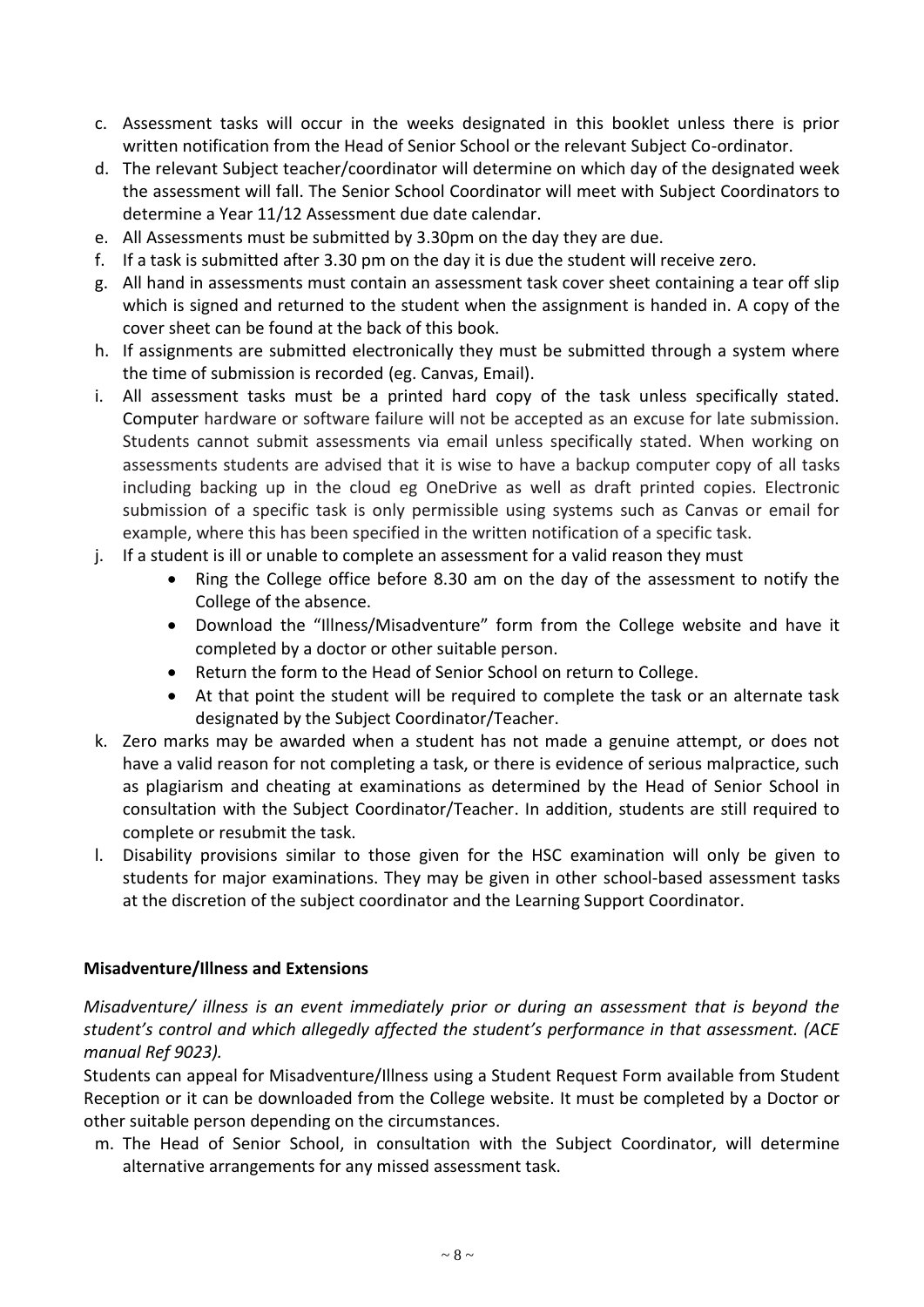- **n.** Extension of time may be granted only in very exceptional circumstances. Students are not to consider that extensions of time will be granted automatically for assessment tasks. In very exceptional circumstances, it is the student's responsibility to submit a request for this special consideration from the Head of Senior School well before the due date of the assessment task. Students will need to apply to the Head of Senior School before the due date, using the form from the website or from Student Reception in order to be granted an extension. **Vacations taken outside normal school holidays will not normally be accepted as a valid reason for absence from, non-submission of, an assessment task.**
- o. Malpractice is any activity undertaken by a student that allows them to gain an unfair advantage over others. It includes, but is not limited to:
	- copying someone else's work in part or in whole, and presenting it as their own
	- using material directly from books, journals, CDs or the internet without reference to the source
	- building on the ideas of another person without reference to the source
	- buying, stealing or borrowing another person's work and presenting it as their own
	- submitting work to which another person such as a parent, coach or subject expert has contributed substantially
	- using words, ideas, designs or the workmanship of others in practical and performance tasks without appropriate acknowledgement
	- paying someone to write or prepare material
	- breaching school examination rules
	- using non-approved aides during an assessment task
	- contriving false explanations to explain work not handed in by the due date
	- assisting another student to engage in malpractice.

Any student found guilty of malpractice in an assessment task shall lose between 10% and 100% of the mark depending on the nature of the malpractice. In the event that malpractice affects more than 50% of a submitted task, this may be considered severe malpractice and may result in a zero mark being awarded. The penalty will be determined by the, Head of Senior School and Suject Coordinator of the subject involved.

- p. Failure to submit an assessment task on the due date because of truancy (that is unauthorised absence) will automatically result in zero marks being awarded for that task.
- q. The Head of Senior School, in consultation with the Subject Coordinator, will determine an alternative task in the result of a non-completion, non-serious attempt and/or plagiarism.
- r. Failure to complete an Assessment Task within the allocated time provided, either as an in class period task or for that element of a larger task will result in a zero being awarded.
- s. Even though zero marks may result due to lateness, students still must submit the task. Failure to submit or complete work is also grounds for an 'N' determination for that task i.e. Non Completion of a task. Non-completion of a task may put the student's HSC in jeopardy.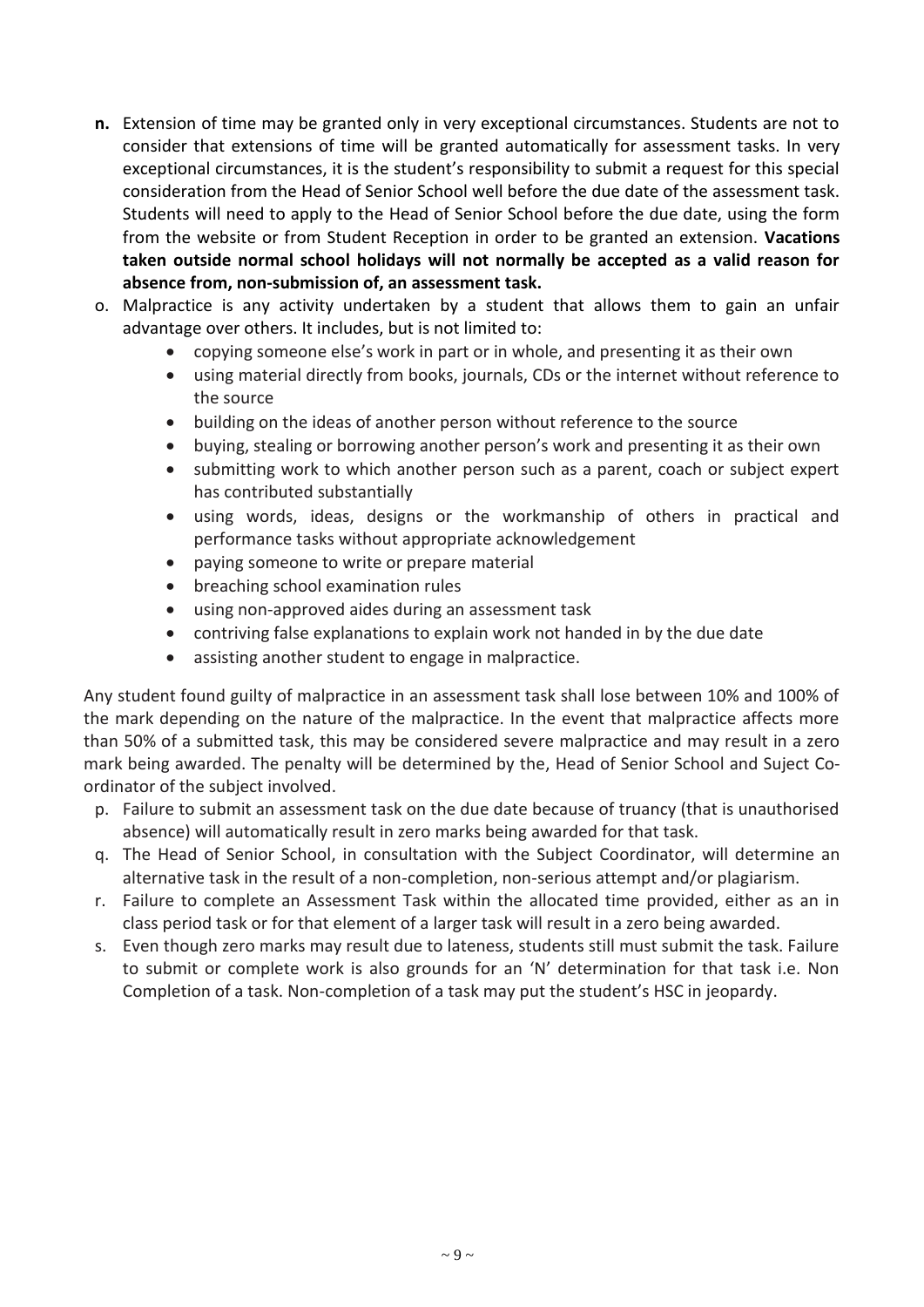#### <span id="page-9-0"></span>**10. Assessment Review**

- t. A student may seek clarification about assessment results from their teachers. This may result in re-marking of the task or a section of the task. After this process, a student may submit an appeal against the administration of any assessment task. The student must complete the form "Application for Appeal" within a week of a problem occurring and will be considered by an appeals committee comprising the Principal, the Head of Senior School and the relevant Subject Coordinator.
- **u.** An assessment review should focus on the College's procedures for determining the final assessment mark. Students are not entitled to seek a review of a teacher's judgements of the worth of individual performance in assessment tasks at the end of the course. The marks or grades awarded will not be subject to review as part of this process. Any disputes over an individual task must be resolved at the time a task is returned.

#### <span id="page-9-1"></span>**11. Special Requirements for VET courses and Major Works**

VET students have to complete mandatory 35 hours of industry workplace requirements in each year of the Preliminary and HSC courses.

Students studying courses with a Major Work practical component must complete their work at school. Special Requirements for work that is done at home must follow NSW Education Standards Authority guidelines to enable certification by the class teacher.

Students who are submitting Major Works in Visual Arts, Design and Technology etc. must ensure that their submitted work(s) comply strictly with the NESA requirements, in terms of deadlines, size dimensions, weight, volume, running time limits (for film or video works), nature of materials used etc. The Education Standards Authority will not accept works that are oversized, overweight, over the prescribed running time or constructed of prohibited material.

These requirements are set out in the ACE Manual and in the relevant Subject Manuals. These can be found on the NSW Education Standards Authority web site, at [www.boardofstudies.nsw.edu.au](http://www.boardofstudies.nsw.edu.au/)

#### <span id="page-9-2"></span>**12. Achievement in HSC Courses and Feedback**

For Preliminary and HSC Courses the College will report on each student's achievement against the NSW Education Standards Authority outcomes.

Marks awarded for assessment tasks must reflect the differences in student performance. This is achieved by the making guidelines using the full range of marks available for the task.

• Information on marking guidelines may be found [here](http://educationstandards.nsw.edu.au/wps/portal/nesa/11-12/hsc/about-HSC/exam-development/marking-guidelines-principles/!ut/p/z1/vVPLcoIwFP0WFywzuQkvXVJbpahV26KSjRMgaBQCKj7ary867VJpx5lmlczc80pOMMMzzBQ_yAUvZa54Wp0DZs2NZxdAB9ofmuM2OK_d1tihE6_XoXh6GaAOsYhrkN6w2yTgvA-JRT2bDn0TszOe0C4hTToAm9oVftQePbodCn3zGw9XlgO_w98YYLf9TzDDLFJlUS5xUBznUa5KoUoNim2-ElGJjiLUQIkd14AQRKgGy12kAQ_zfYkuW3HiGYrFQaR5kV2wGd-upVqgxV7GIpUVGhVbqSJZpGJ3FiwiGePAbEUJTQxA3LYoMogeIR6CjcButloiJHECxk_A6wnY7fubnvVqnqiOI6g82Fc9TCqRgxRH7Kt8m1WleftjRLdWwbpToYZev5Peq2tZ9Y3karNhTtW1c8FOJZ79T9mKzPf9rKl_oHUyeNKNwDt8PrwgFjiNxhdq3zLD/dz/d5/L2dBISEvZ0FBIS9nQSEh/?urile=wcm%3Apath%3A%2Fpw_content%2Fproject-web%2Fnesa%2F11-12%2Fhsc%2Fabout-HSC%2Fexam-development%2Fmarking-guidelines-principles)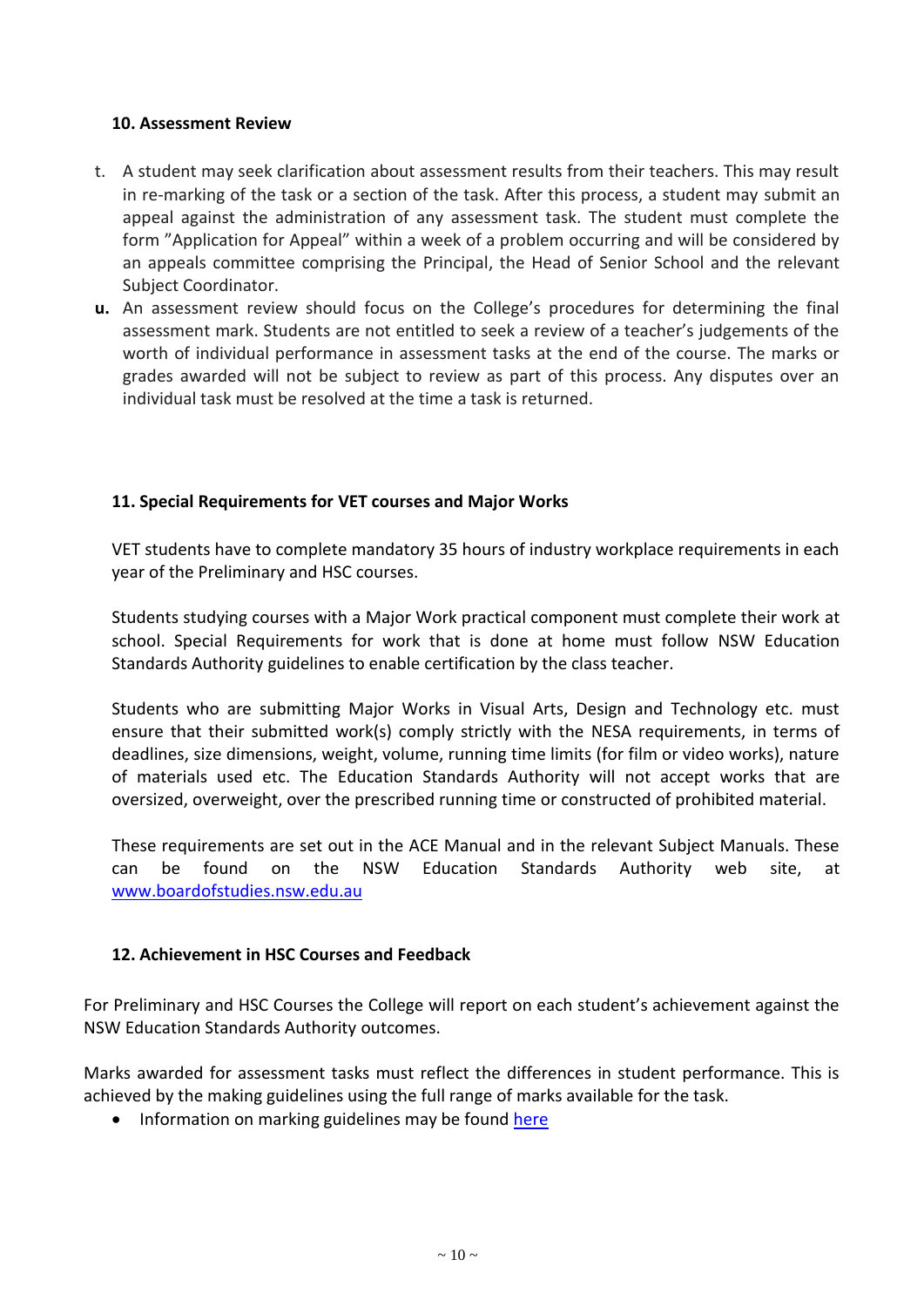This does not mean that marks must be spread across the whole range nor does it mean that they must fall between 50 and 100 which is the range of most marks when assessments have been moderated.

Students must receive full written feedback on all assessment tasks.

#### <span id="page-10-0"></span>**13. 'N' Determinations**

A student who fails to meet the requirements in any course can receive an 'N' for that course, to indicate this non-completion. Courses that are not satisfactorily studied will not be listed on the Record of School Achievement (ROSA).

Prior to an 'N' being awarded the student and the parent/guardian will be given written warnings. Students who do not complete an assessment task will be sent a N award warning letter as per the NSW Education Standards Authority Policy with a new date by which the task has to be completed. These warnings will be early enough for the student to correct the problem and meet course requirements. If the task is not completed by that date a second warning letter will be sent. If not completed the student will be interviewed by the Head of Senior School who will notify the student of the possibility of a 'N' determination in that subject.

An 'N' can lead to a student not satisfying the requirements for a Preliminary course. As a consequence the student will be ineligible for the HSC course in that subject.

#### <span id="page-10-1"></span>**14. Student Entry**

The College is responsible for completing a formal entry for each student who takes Preliminary and HSC courses. This will be done by the Head of Senior School.

#### <span id="page-10-2"></span>**15. Student Transfers to the College**

Any student who transfers into the College after the 30 June the previous school is responsible for providing assessment marks.

#### <span id="page-10-3"></span>**16. Accumulation of Preliminary and HSC courses**

It is possible to accumulate Preliminary and/or HSC courses over a period of up to five years. Accumulation of courses will normally happen only after formulation of a detailed plan, in consultation with the appropriate College staff.